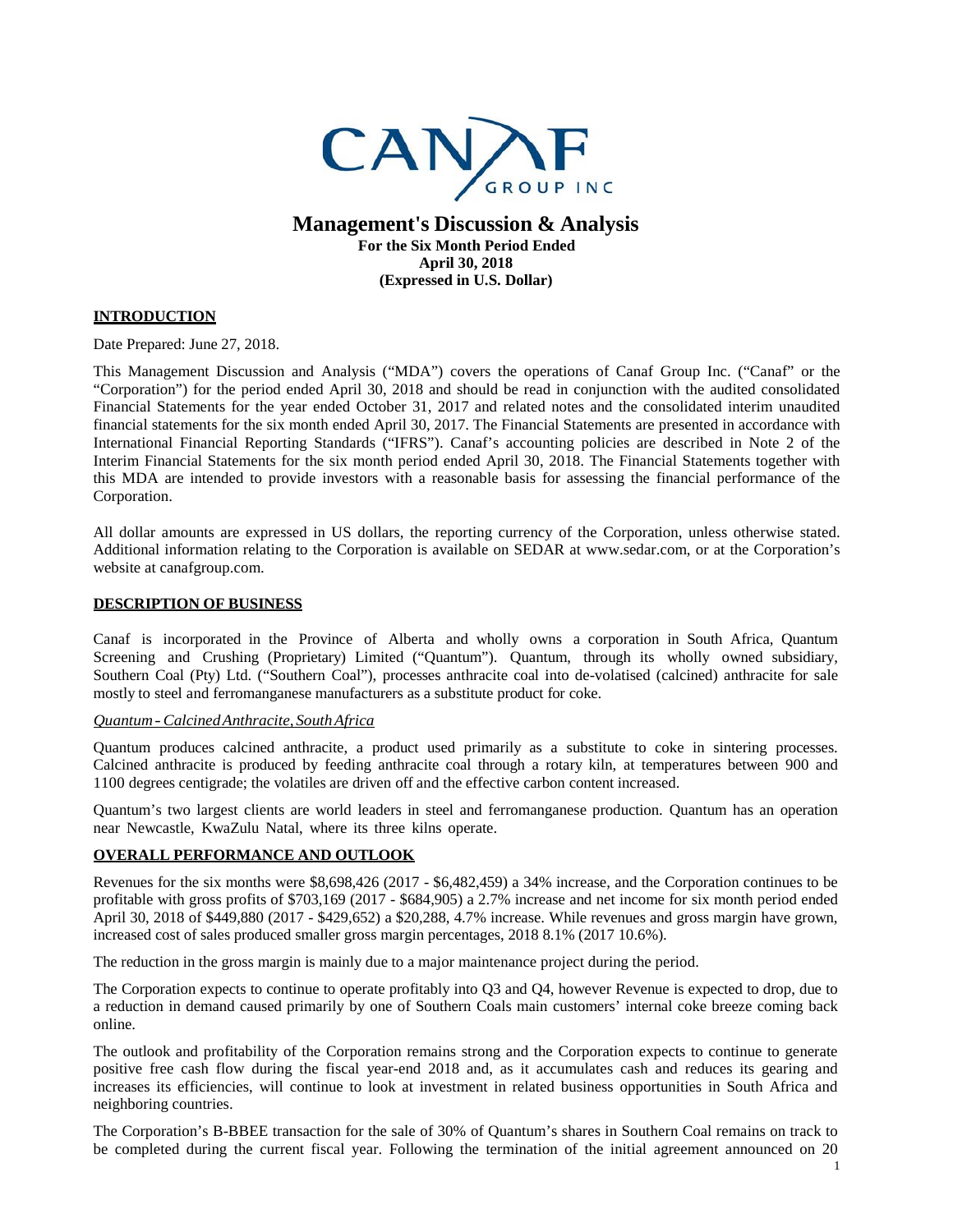February 2018, a new B-BBEE partner has been identified and initial terms of the agreement, which will remain much the same as the previously agreed transaction, are expected to be announced during Q3.

### *Selected Financial Information*

Due to the Corporation being listed on the TSX-V and it share price is quoted in Canadian Dollars, the Corporation has converted some key financial information included in this report to Canadian dollars. The following financial information is derived from the Corporation's interim financial statements six-month period ended April 30, 2018, with a comparison in Canadian Dollars.

|                               | <b>Six Months Ended</b> |             | <b>Six Months Ended</b> |              |  |  |
|-------------------------------|-------------------------|-------------|-------------------------|--------------|--|--|
|                               | April 30,               |             |                         | April 30,    |  |  |
|                               | 2018                    | 2017        | 2018                    | 2017         |  |  |
|                               | US\$                    | US\$        | <b>CDN\$</b>            | <b>CDN\$</b> |  |  |
| <b>Conversion 1.00 US</b>     |                         |             | 1.269                   | 1.364        |  |  |
| Revenue from Sales            | 8,698,426               | 6,482,459   | 11,038,303              | 8,842,074    |  |  |
| Cost of Sales                 | (7,995,257)             | (5,797,554) | (10, 145, 981)          | (7,907,867)  |  |  |
| <b>Gross Profit</b>           | 703,169                 | 684,905     | 892,322                 | 934,207      |  |  |
| Expenses                      | (304,980)               | (237, 288)  | (387,020)               | (323,661)    |  |  |
| Interest Income               | 45,099                  | 9.181       | 57,231                  | 12,523       |  |  |
| Income Tax Recovery (Expense) | 6,592                   | (27, 146)   | 8,365                   | (37, 027)    |  |  |
| Net Income for the period     | 449,880                 | 429,652     | 570,898                 | 586,042      |  |  |
| <b>Adjusted EBITDA</b>        | 623,866                 | 679,582     | 791,686                 | 926,947      |  |  |

| <b>Conversion 1.00 US</b> |           |           | 1.282     | 1.364     |
|---------------------------|-----------|-----------|-----------|-----------|
| <b>Total Assets</b>       | 5.315.272 | 4.331.418 | 6.814.179 | 5.910.000 |
| <b>Bank Loan</b>          | (271.611) | (560.280) | (348.205) | 764,474   |
| <b>Total Equity</b>       | 2.599.753 | 1.903.908 | 3.332.883 | 2,597,790 |

## *Non- GAAP Performance Measures*

The Corporation has included additional financial performance measures in this MD&A, such as adjusted EBITDA. The Corporation believes that, in addition to conventional measures prepared in accordance with IFRS, certain investors use this information to evaluate the Corporation's underlying performance of its core operations and its ability to generate cash flow. Accordingly, it is intended to provide additional information and should not be considered in isolation or as a substitute for measures of performance prepared in accordance with IFRS.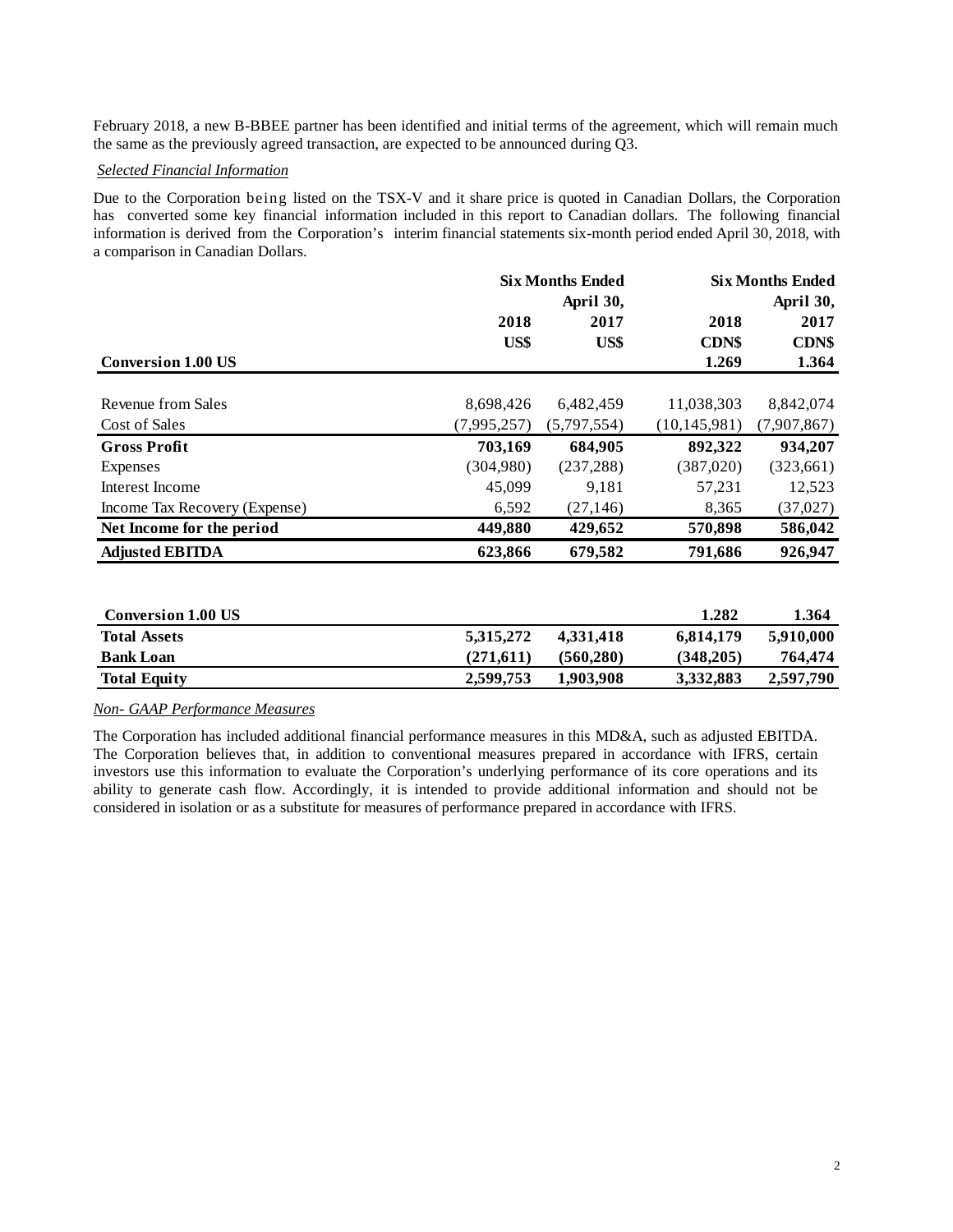# *\*Reconciliation of Adjusted EBITDA and Profit*

|                                |          |         | April 30,    |         |
|--------------------------------|----------|---------|--------------|---------|
|                                | 2018     | 2017    | 2018         | 2017    |
|                                | US\$     | US\$    | <b>CDN\$</b> | CDN\$   |
| Conversion 1.00 US Dollar Rate |          |         | 1.269        | 1.364   |
|                                |          |         |              |         |
| Net Income for the period      | 449,880  | 429,652 | 570,898      | 586,042 |
| Interest                       | 19,909   | 29,658  | 25,265       | 40,454  |
| Interest Income                | (45,099) |         | (57, 232)    |         |
| Depreciation                   | 205,768  | 193,126 | 261,120      | 263,424 |
| Income Taxes                   | (6, 592) | 27,146  | (8,365)      | 37,027  |
| <b>Adjusted EBITDA</b>         | 623,866  | 679,582 | 791,686      | 926,947 |

Adjusted EBITDA represents earnings before interest, taxes, depreciation, amortization, foreign exchange gain (loss) and other revenues (expenses) as historically calculated by the Corporation.

# **UPDATE ON UGANDAN CLAIM AGAINST KILEMBE MINES LIMITED**

In August 2006, Canaf, then known as Uganda Gold Mining, announced the termination of any further investment into its Kilembe Copper-Cobalt Project in Uganda. Since 2007, the Corporation has been engaged in an arbitration with Kilembe Mines Limited, ("KML"), whereby the Corporation seeks general damages, special damages and costs of the arbitration from KML for breach of contract.

The legal work, carried out by MMAKS Advocates, Kampala, against KML is at no cost to the Corporation, but any award in won by MMAKS efforts will be distributed to both MMAKS and Canaf.

Despite the fact that the claim against KML Corporation remains active, the Corporation is unable to give an indication of either the quantum or any likely date by which the arbitration will be concluded.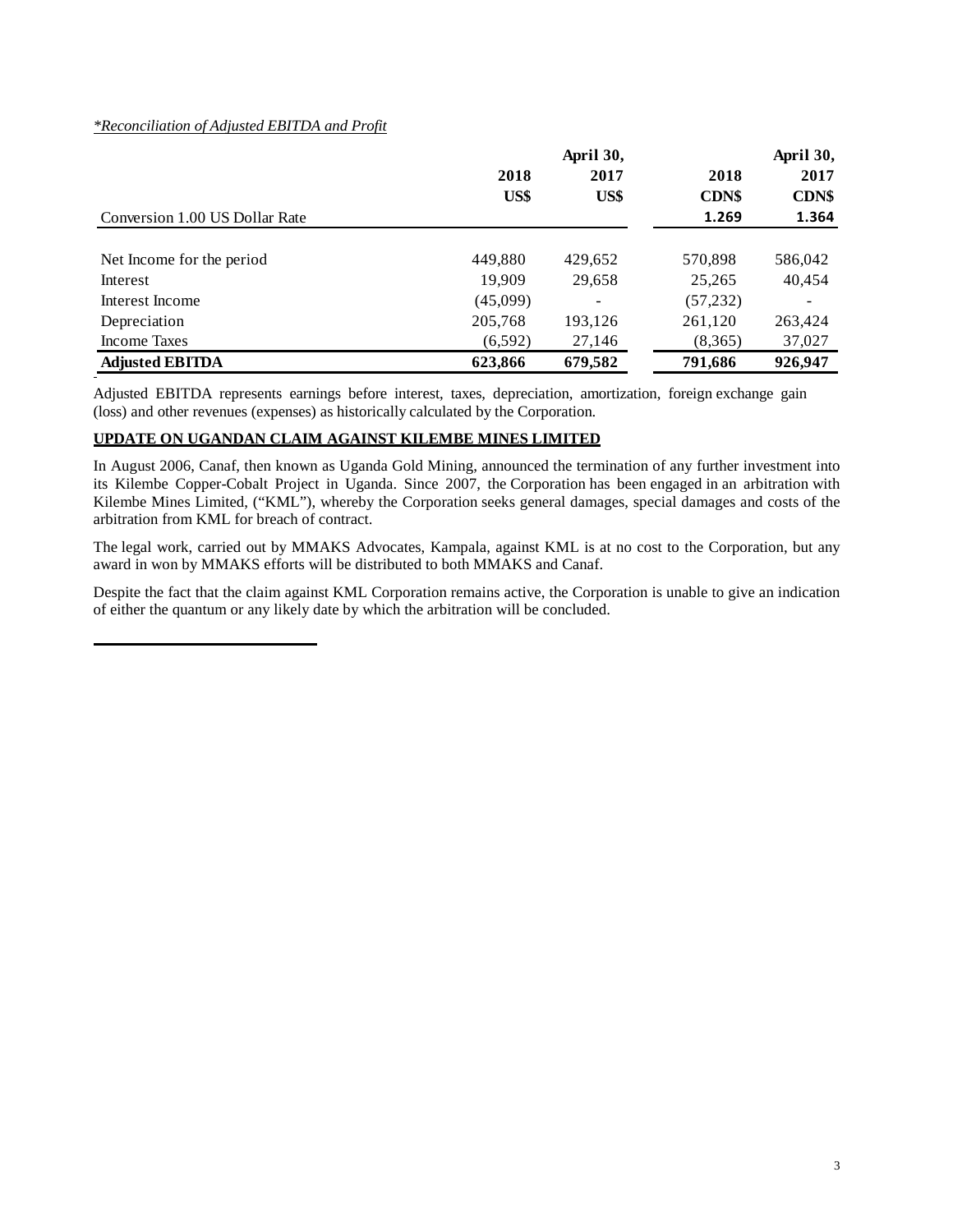#### **RESULTS OF OPERATIONS**

### **Six month Period Ended April 30, 2018**

The Corporation reported net income of \$449,880 (2017 - \$429,652), an increase of \$20,228, 5%, on revenues of \$8,698,426 (2017 - \$6,482,459) a 34% increase. The Corporation continues to be profitable with gross profits of \$703,169 (2017 - \$684,905) a 2.7% increase and net income \$449,880 (2017 - \$429,652) a \$20,288, 4.7% increase. While revenues and gross margin have grown, increased cost of sales, produced a smaller gross margin percentage of 8.1% (2017 10.6%).

|                                   |           | <b>Three Months Ended</b> |                  |               |           | <b>Six Months Ended</b> |                  |               |
|-----------------------------------|-----------|---------------------------|------------------|---------------|-----------|-------------------------|------------------|---------------|
|                                   | April 30, | April 30,                 |                  |               | April 30, | April 30,               |                  |               |
|                                   | 2018      | 2017                      | <b>Variances</b> |               | 2018      | 2017                    | <b>Variances</b> |               |
|                                   | \$        | \$                        | \$               | $\frac{0}{0}$ | \$        | \$                      | \$               | $\frac{0}{0}$ |
| <b>SALES</b>                      | 5,425,213 | 3,490,753                 | 1,934,460        | 55%           | 8,698,426 | 6,482,459               | 2,215,967        | 34%           |
| <b>COST OF SALES</b>              | 4,970,606 | 3,191,729                 | (1,778,877)      | $-56%$        | 7,995,257 | 5,797,554               | (2,197,703)      | $-38%$        |
| <b>GROSS PROFIT</b>               | 454,607   | 299,024                   | 155,583          | 52%           | 703,169   | 684,905                 | 18,264           | 3%            |
| <b>GROSS MARGIN</b>               | 8.4%      | 8.6%                      |                  |               | 8.1%      | 10.6%                   |                  |               |
| <b>EXPENSES</b>                   |           |                           |                  |               |           |                         |                  |               |
| General and Administrative        | 117,179   | 103,052                   | 14,127           | 14%           | 285,071   | 207,630                 | 77,441           | 37%           |
| Interest on Bank Loan             | 19,909    | 14,336                    | 5,573            | 39%           | 19,909    | 29,658                  | (9,749)          | $-33%$        |
|                                   | 137,088   | 117,388                   | 19,700           | 17%           | 304,980   | 237,288                 | 67,692           | 29%           |
| <b>INCOME BEFORE OTHER ITEM</b>   | 317,519   | 181,636                   | 135,883          | 75%           | 398,189   | 447,617                 | (49, 428)        | $-11\%$       |
| Interest Income                   | 45,099    | 4,207                     | 40,892           | 972%          | 45,099    | 9,181                   | 35,918           | 391%          |
| <b>INCOME BEFORE INCOME TAXES</b> | 362,618   | 185,843                   | 176,775          | 95%           | 443,288   | 456,798                 | (13,510)         | $-3%$         |
| Income Tax Recovery (Expense)     | (99, 865) | 46,118                    | (145,983)        | $-317%$       | 6,592     | (27, 146)               | 33,738           | $-124%$       |
| <b>NET INCOME FOR THE PERIOD</b>  | 262,753   | 231,961                   | 30,792           | 13%           | 449,880   | 429,652                 | 20,228           | 5%            |

#### **Sales**

Revenue for the six months was \$8,698,426 (\$6,482,459), 34% increase due to high demand for Southern Coal's calcine product from both of its main customers, which increased in line with the Corporations forecast. The Corporation is confident that Sales will remain at profitable levels, however expects to see a reduction during Q3 and Q4, as demand falls off slightly.

#### *Expenses*

Expenses for the six months were \$304,980 (2017 - \$237,288) an increase of \$67,692, 29%, primarily due to increased costs relating to the B-BBEE program.

General administrative and finance expenses for the six month period were \$285,071 (April 30, 2017 - \$207,630) an unfavourable variance of \$77,441, primarily due to increased involvement in South Africa's B-BBEE program and increased activity resulting in higher management fees and office expenses. Additional detail of general and admin expenses can be found in the table below.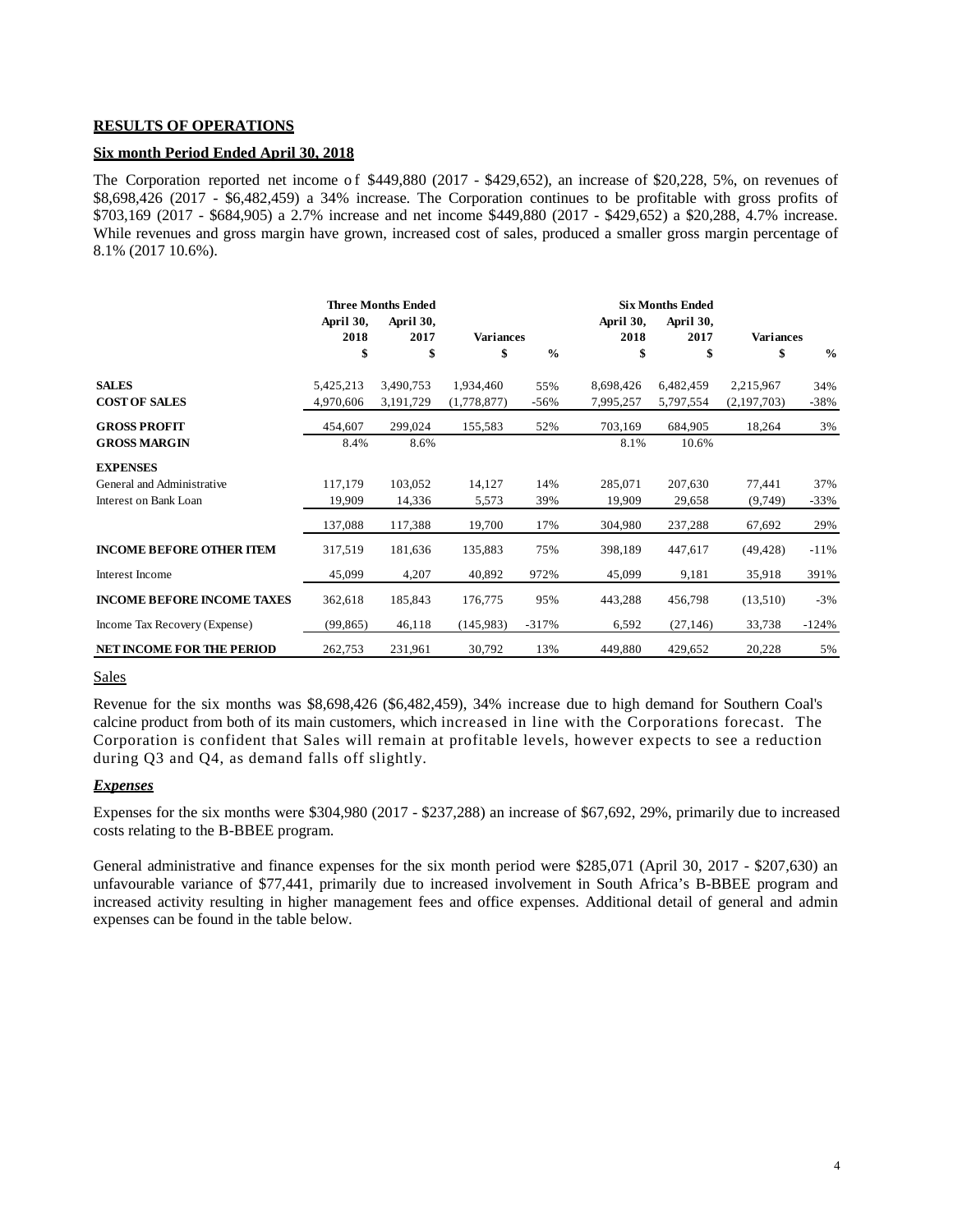|  | General and admin expenses |  |  |  |  |
|--|----------------------------|--|--|--|--|
|--|----------------------------|--|--|--|--|

|                                        | <b>Three Months Ended</b> |         | <b>Six Months Ended</b> |           |  |
|----------------------------------------|---------------------------|---------|-------------------------|-----------|--|
|                                        | April 30,                 |         |                         | April 30, |  |
|                                        | 2018                      | 2017    | 2018                    | 2018      |  |
|                                        | \$                        | \$      | \$                      | \$        |  |
| <b>Bank Charges and Interest</b>       | 1,301                     | 704     | 2,314                   | 1,439     |  |
| <b>Bad Debts</b>                       |                           | 6,595   |                         | 6,595     |  |
| <b>Consulting Fees</b>                 | 19,513                    | 16,411  | 47,272                  | 32,984    |  |
| <b>Management Fees</b>                 | 31,627                    | 27,461  | 69,708                  | 62,663    |  |
| Office, Insurance and Sundry           | 19,176                    | 13,071  | 42,985                  | 30,437    |  |
| Professional Fees                      | 7,059                     | 17,367  | 25,088                  | 41,054    |  |
| Promotion                              |                           | 225     |                         | 389       |  |
| Telephone                              | 3,610                     | 3,995   | 6,994                   | 8,106     |  |
| Transfer Agent and Filing Fees         | 8,071                     | 6,447   | 8,734                   | 6,738     |  |
| Depreciation - Building                | 431                       | -       | 1,276                   |           |  |
| Travel                                 | 8,379                     | 10,776  | 23,331                  | 17,225    |  |
| Broad-Based Black Economic Empowerment | 10,757                    |         | 39,014                  |           |  |
| Depreciation                           | 431                       |         | 1,276                   |           |  |
| <b>Audit Fees</b>                      | 6,824                     |         | 17,079                  |           |  |
|                                        |                           |         |                         |           |  |
|                                        | 117,179                   | 103,052 | 285,071                 | 207,630   |  |

## *Income Taxes*

The Corporation reported income taxes recovery year to date of \$6,592 (2017 expense - \$27,146) is as a result of tax losses carried forward.

## *Comprehensive Income*

The Corporation is not subject to currency fluctuations in its core activities however the Corporation is subject to transactions in various currencies and the volatility in international currency markets does have an impact on some costs and the translation into US\$ the reporting currency of the Corporation. The current period comprehensive gain on foreign exchange in the amount of \$241,235 (2017 - \$5,282) is primarily as a result of the translation into US\$ the reporting currency. As at April 30, 2018 the Corporation has net comprehensive gain of \$661,115 (April 30, 2017 - \$434,934.) The Corporation does not hedge net asset translation movements, but where necessary and appropriate hedge currency risk for trading items.

## **SUMMARY OF QUARTERLY RESULTS**

The following financial data is derived from the Corporation's financial statements for the past 8 quarters.

|                                                | <b>April 30, 2018</b> | <b>January 31, 2018</b> | October 30, 2017 | July 31, 2017 |
|------------------------------------------------|-----------------------|-------------------------|------------------|---------------|
| Sale                                           | 5.425.213             | 3.273.213               | 2.255.450        | 1,961,208     |
| Gross Profit                                   | 454,607               | 248,562                 | 333,885          | 204,320       |
| Net Income (Loss)                              | 262,753               | 187,126                 | (53.908)         | 166,064       |
| Net Comprehensive Income (Loss) for the period | 138.299               | 552,815                 | (183,066)        | 187,796       |
| Basic and diluted earnings (loss) per share    | 0.005                 | 0.004                   | (0.004)          | 0.004         |

|                                                | <b>April 30, 2017</b> | <b>January 31, 2017</b> | October 30, 2016 | July 31, 2016 |
|------------------------------------------------|-----------------------|-------------------------|------------------|---------------|
| Sale                                           | 3.490.753             | 2.991.706               | 1.796.330        | 1,126,582     |
| Gross Profit                                   | 299,024               | 385,881                 | 94.196           | 98.966        |
| Net Income (Loss)                              | 231,961               | 197.691                 | 136,764          | 19.945        |
| Net Comprehensive Income (Loss) for the period | 236,713               | 198.221                 | 191.340          | 48.382        |
| Basic and diluted earnings (loss) per share    | 0.005                 | 0.004                   | 0.004            | 0.001         |

These results show the recovery of demand of the Corporation's product, which started in Q3 of fiscal year ended January 31, 2017.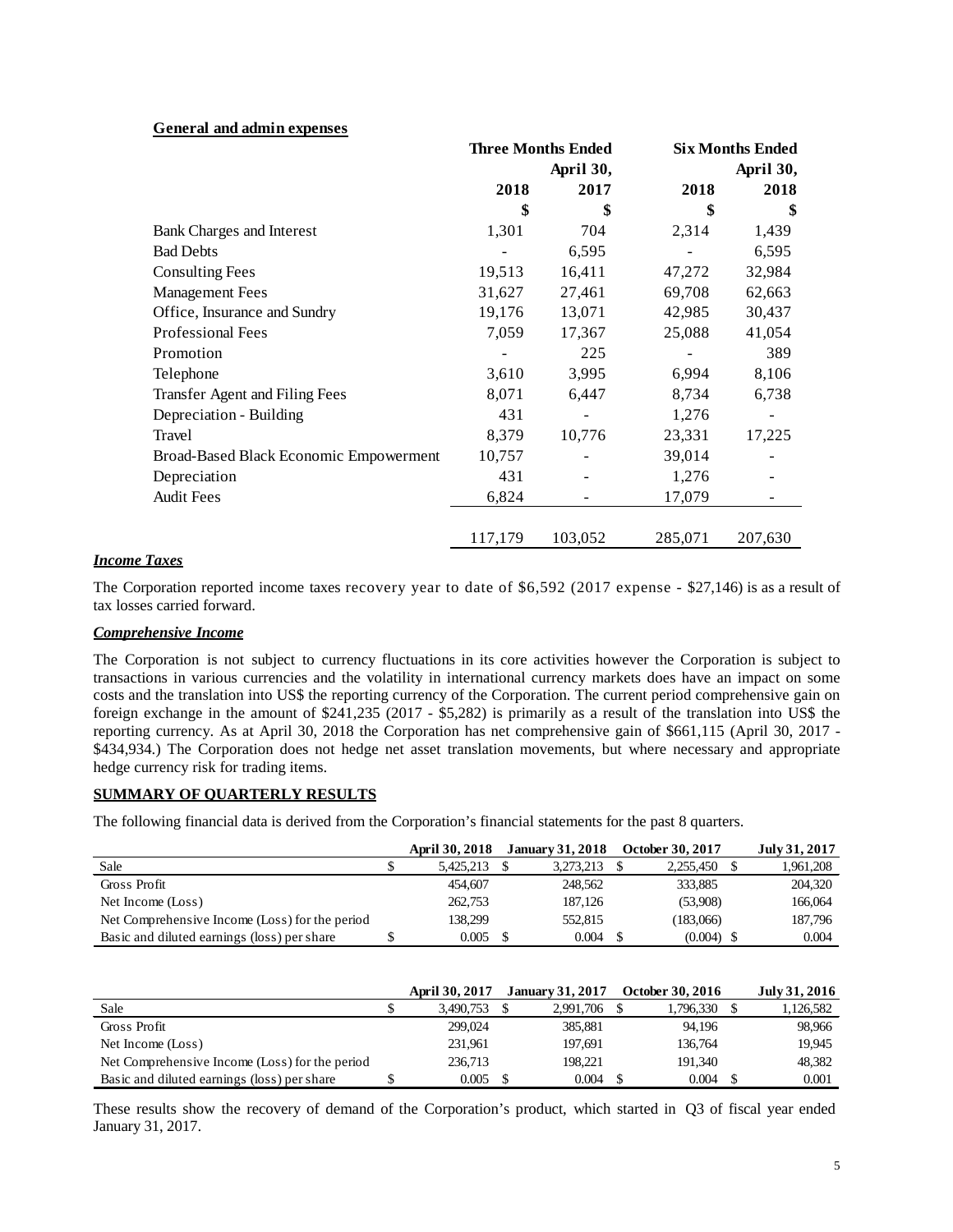# **LIQUIDITY AND CAPITAL RESOURCES**

At April 30, 2018, the Corporation had cash of \$ 315,407 (October 31, 2017 - \$453,609) and working capital of \$1,645,951 (October 31, 2017 - \$1,098,726). Surplus cash and cash equivalents are deposited in interest accruing accounts.

Working capital components include cash in current or interest bearing accounts, trade and other receivables, sales tax receivable, inventories and prepaid expenses and deposits, trade and other payables, sales tax payable, income tax payable, and current portion of long-term debt.

Trade receivables and trade payables are expected to increase or decrease as sales volumes change.

|                                                 | <b>Six Months Ended</b> |            |  |
|-------------------------------------------------|-------------------------|------------|--|
|                                                 | April 30,<br>April 30,  |            |  |
|                                                 | 2018                    | 2017       |  |
|                                                 | \$                      |            |  |
| Cash provided by (used) in operating activities | (111, 317)              | (60, 535)  |  |
| Cash used in investing activities               | (122, 849)              | (189, 932) |  |
| Cash provided by (used) in financing activities | (145,271)               | (141,950)  |  |
| Increase (Decrease) in cash                     | (379, 437)              | (392,417)  |  |

Operations used \$111,317 in cash during the six-month period ended April 30, 2018 (April 30, 2017 used \$60,535) as sales levels increased.

Except as described above, the Corporation's management is not aware of any other trends or other expected fluctuations in its liquidity that would create any deficiencies. The Corporation's management believes that its cash balances will be sufficient to meet the Corporation's short-term and long-term requirements for ongoing operations and planned growth. The Corporation does occasionally utilize cash reserves to offer suppliers earlier payment terms in return for more favorable rates.

## **ECONOMIC DEPENDENCE**

Sales from the Corporation's South African coal processing business are substantially derived from two customers and as a result, the Corporation is economically dependent on these customers. The Corporation's exposure to credit risk is limited to the carrying value of its accounts receivable. As at April 30, 2018, trade receivables of \$3,604,555 (October 31, 2017, \$1,314,828) were due from these customers and were collected subsequent to period-end.

## **REVENUE RECOGNITION**

Revenue from the sale of calcined anthracite is recognized upon transfer of title, which is completed when the physical product is delivered to customers and collection is reasonably assured. Interest and other income are recognized when earned and collection is reasonably assured.

## **COMMITMENT**

The Corporation has an agreement to lease premises for Quantum's coal processing plant in South Africa for a term of ten years, expiring on December 31, 2020. The agreement offers the Corporation, in lieu of rent, feedstock coal to be delivered to its adjacent premises, which it purchases at market price. Should the Corporation decide to purchase feedstock coal from an alternative supplier which the lessor is otherwise able to provide, then a monthly rent of Rand 200,000 (\$14,888) is payable. During May 2018, the Corporation agreed news terms with the lessor to pay a revised monthly rent of Rand 35,000, given the fact that the lessor has been unable to supply feedstock coal to Quantum since August 2018. The new agreed terms are valid until December 31, 2018, after which new or extended terms will be agreed.

## **CONTRACTUAL OBLIGATIONS**

The bank loan bears interest at 10.25% per annum, matures on January 7, 2019, and is secured by the Corporation's furnace acquired with the proceeds from the loan. The bank loan is repayable in blended monthly payments of Rand 391,624 (\$32,359.89 translated at April 30, 2018 exchange rate)). During the six month period ended April 30, 2018, the Corporation incurred interest expense totaling \$19,909 (April 30, 2017 – \$29,658).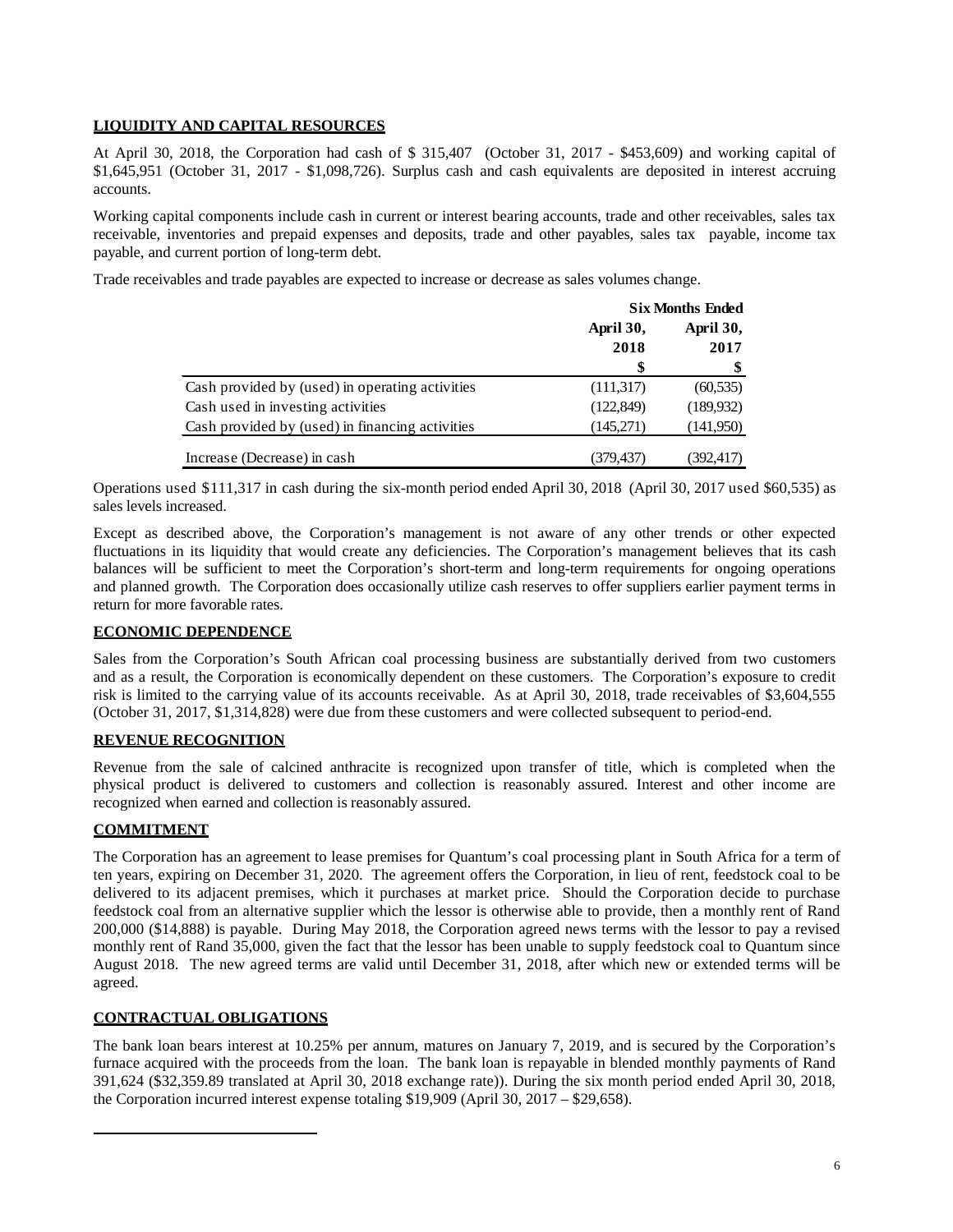### **TRANSACTIONS WITH RELATED PARTIES**

At the report date, key management consists of Christopher Way (CEO, President and a Director of the Corporation), Derick Sinclair CFO and a director); David Way (Chairman of the Board and Director of the Corporation) and Kevin Corrigan (Independent Director of the Corporation).

Fees incurred for services by key management personnel during the six month period ended April 30, 2018 and 2017 were as follows:

|                        |                                                             | <b>Six Months Ended</b> |           |
|------------------------|-------------------------------------------------------------|-------------------------|-----------|
|                        |                                                             |                         | April 30, |
|                        |                                                             | 2018                    | 2017      |
|                        |                                                             |                         |           |
|                        | Professional Fees CFO and director of the Corporation       | 25,088                  | 20,282    |
| <b>Consulting Fees</b> | President, CEO and director of the Corporation              | 47.271                  | 32,984    |
| Directors Fees         | Directors of the coal processing operations in South Africa | 69.708                  | 62,633    |

## **OFF-BALANCE SHEET ARRANGEMENTS**

The Corporation has no off-balance sheet arrangements

## **ACCOUNTING STANDARDS ISSUED BUT NOT YET EFFECTIVE**

There are no new accounting standards, amendments to standards, and interpretations have been issued but not yet effective up the date of issuance of the Corporation's consolidated financial statements not yet effective that the Corporation intends to adopt when they becomes effective.

# **CRITICAL ACCOUNTING POLICIES AND ESTIMATES**

The details of Canaf's accounting policies are presented in Note 2 of the Interim financial statements six month period ended April 30, 2018. These policies are considered by management to be essential to understanding the processes and reasoning that go into the preparation of the Corporation's financial statements and the uncertainties that could have a bearing on its financial results.

## **MANAGEMENT FINANCIAL RISKS**

The Corporation is exposed to various risks in relation to financial instruments. The Corporation's financial assets and liabilities by category are summarized in Note 2 of the consolidated financial statements. The Corporation's risk management is coordinated by the board of directors and focuses on actively securing the Corporation's short to medium-term cash flows and raising finances for the Corporation's capital expenditure program. The Corporation does not actively engage in the trading of financial assets for speculative purposes. The most significant financial risks to which the Corporation is exposed are described below.

# *Foreign Currency Risk*

Foreign exchange risk arises because of fluctuations in exchange rates. The Corporation conducts a significant portion of its business activities in foreign currencies. The Corporation's subsidiaries, principally located in South Africa, routinely transact in the local currency, exposing the Corporation to potential foreign exchange risk in its financial position and cash flows.

The assets, liabilities, revenue and expenses that are denominated in foreign currencies will be affected by changes in the exchange rate between the United States dollar and these foreign currencies. The Corporation has outstanding debt obligations that are payable in South African Rand. The Corporation does not currently use financial instruments to mitigate this risk.

### *Credit Risk*

Credit risk is the risk of loss associated with counterparty's inability to fulfill its payment obligations. The Corporation limits its exposure to credit loss for cash by placing its cash with high quality financial institutions and for trade receivable by performing standard credit checks. The credit risk for cash and trade receivables is considered negligible since the counterparties are reputable banks with high quality external credit ratings and customers with no history of default.

The Corporation has a credit risk exposure related to its economic dependence on two customers for its calcine sales. The Corporation has assessed its exposure to credit risk and has determined that no significant risks exist from these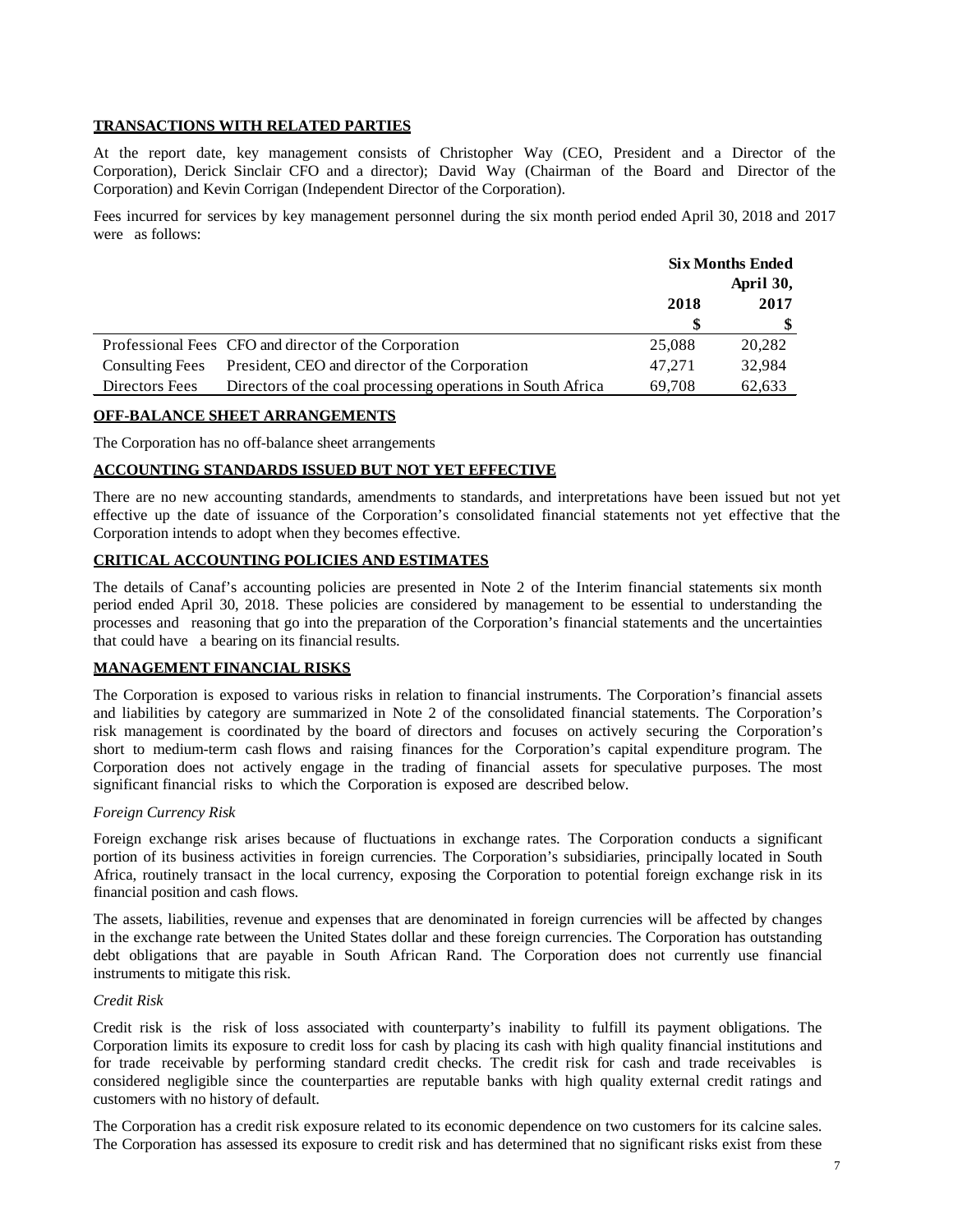#### concentrations of credit.

#### *Liquidity Risk*

Liquidity risk is the risk that the Corporation will not be able to meet its financial obligations when they become due. The Corporation ensures, as far as reasonably possible, that it will have sufficient capital in order to meet short-term business requirements, after taking into account cash flows from operations and the Corporation's holdings of cash. The Corporation has a working capital of \$1,645,951 as at April 30, 2018. There can be no assurance that the Corporation will be successful with generating and maintaining profitable operations or will be able to secure future debt or equity financing for its working capital and expansion activities.

#### *Interest Rate Risk*

Interest rate risk is the risk that future cash flows will fluctuate as a result of changes in market interest rates. Interest on the Corporation's bank loan is tied to the Prime Rate, and as such, the Corporation is not exposed to significant interest rate risk.

#### *Commodity Price Risk*

The Corporation's revenues, earnings and cash flows are directly related to the volume and price of calcine sold and are sensitive to changes in market prices over which it has little or no control. The Corporation has the ability to address its price-related exposures through the use of sales contracts.

#### *Fair Value*

The Corporation uses the following hierarchy for determining fair value measurements:

- Level 1: Quoted prices in active markets for identical assets or liabilities.
- Level 2: Other techniques for which all inputs which have a significant effect on the recorded fair value are observable, either directly or indirectly.
- Level 3: Techniques which use inputs that have a significant effect on the recorded fair value that is not based on observable market data.

The level within which the financial asset or liability is classified is determined based on the lowest level of significant input to the fair value measurement.

The Corporation's financial assets measured at fair value through profit or loss use Level 1 valuation techniques during six month period ended April 30, 2018 and 2017. The carrying values of the Corporation's financial assets and liabilities approximate their fair values as at April 30, 2018.

#### **CAPITAL RISK MANAGEMENT**

The Corporation's objectives in managing its capital are to ensure adequate resources are available to fund its coal processing business in South Africa, to seek out and acquire new projects of merit, and to safeguard its ability to continue as a going concern. The Corporation manages its share capital as capital, which as at April 30, 2018, totaled \$8,079,463 (2017 - \$8,079,463).

The Corporation manages its capital structure in a manner that provides sufficient funding for operational and capital expenditure activities. Funds are secured through the sale of calcine in South Africa and, when necessary, through debt funding or equity capital raised by means of private placements. There can be no assurances that the Corporation will be able to obtain debt or equity capital in the case of operating cash deficits.

The Corporation may, from time to time, invest capital that is surplus to immediate operational needs in short-term, liquid, and highly rated financial instruments held with major financial institutions, or in marketable securities. The Corporation may also, from time to time, enter into forward foreign exchange and commodity price contracts to hedge a portion of its exposure to movements in foreign exchange and commodity prices.

The Corporation has no externally imposed capital requirements and has not paid or declared any dividends since the date of incorporation, nor are any contemplated in the foreseeable future. There were no changes in the Corporation's approach to capital management during the six month period ended April 30, 2018.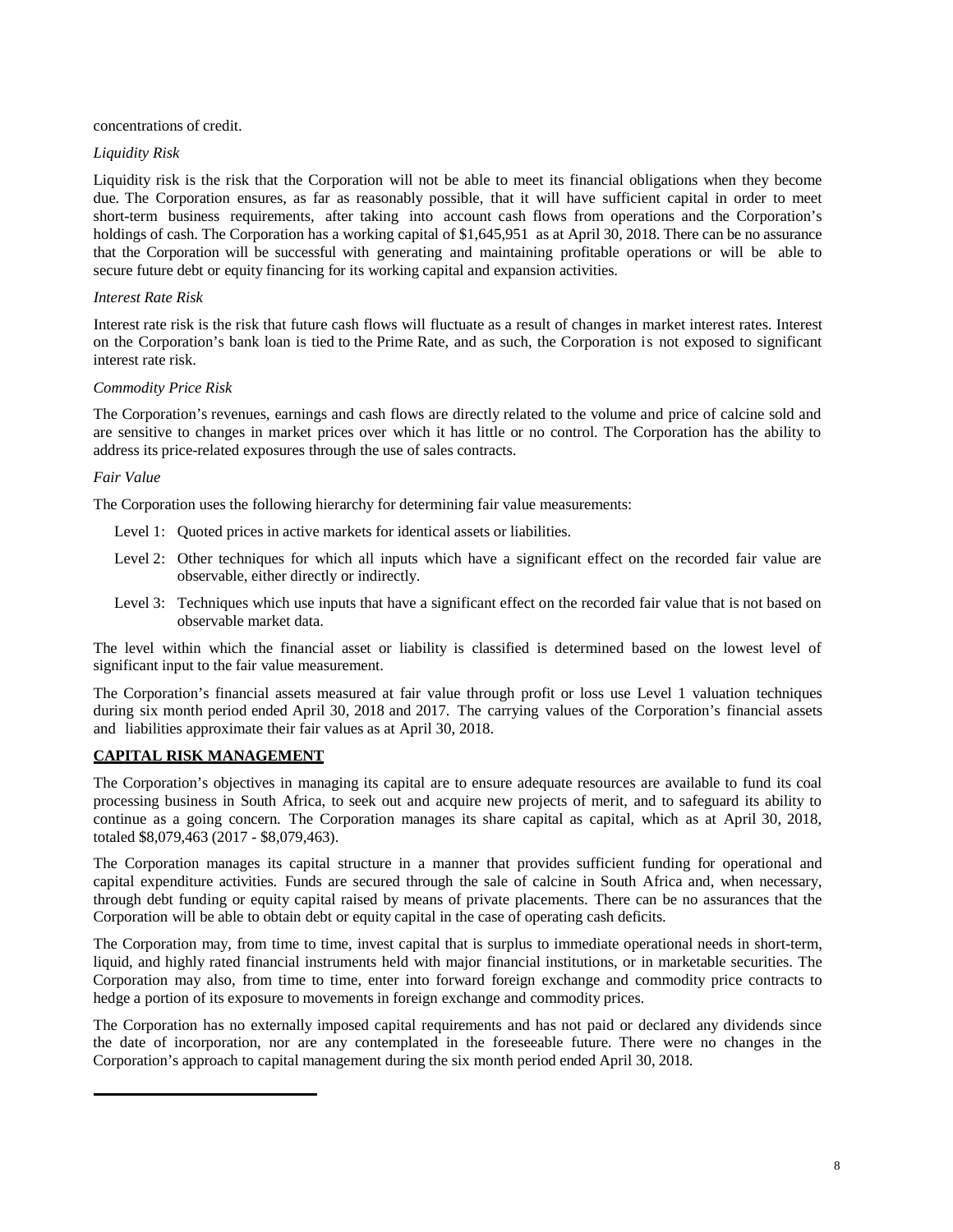#### **RISKS AND UNCERTAINTIES**

The Corporation is subject to a number of risk factors due to the nature of the mining business in which it is engaged, including movements in commodity prices, which are difficult to forecast. The Corporation seeks to counter these risks as far as possible by selecting exploration areas on the basis of their recognized geological potential to host economic deposits.

The Corporation's assets are of indeterminate value. For further particulars see the financial statements filed o[n](http://www.sedar.com/) [www.sedar.com.](http://www.sedar.com/)

#### *Exploration and Development*

The Corporation is not currently engaged in any exploration or development projects.

#### *Operating Hazards and Risks*

Operations in which the Corporation has a direct or indirect interest will be subject to all the hazards and risks normally incidental to exploration, development and production of resources, any of which could result in work stoppages, damage to persons or property and possible environmental damage. Although the Corporation has or will obtain liability insurance in an amount which it considers adequate, the nature of these risks is such that liabilities might exceed policy limits, the liabilities and hazards might not be insurable, or the Corporation might not elect to insure itself against such liabilities due to high premium costs or other reasons, in which event the Corporation could incur significant costs that could have a material adverse effect upon its financial condition.

#### *Metal and Mineral Prices*

Factors beyond the control of the Corporation affect the price and marketability of gold and other metals and minerals. Metal and mineral prices have fluctuated widely, particularly in recent years and are affected by numerous factors including international, economic and political trends, expectations of inflation, currency exchange fluctuations, interest rates, global or regional consumption patterns, speculative activities and worldwide production levels. The effect of these factors on the Corporation's future prospects cannot accurately be predicted.

#### *Political Risk*

Quantum is located in South Africa and consequently the Corporation will be subject to certain risks, including currency fluctuations, electricity outages and possible political or economic instability, and exploration and production activities may be affected in varying degrees by political stability and government regulations relating to the industry. Any changes in regulations or shifts in political attitudes are beyond the control of the Corporation and may adversely affect its business. Exploration may be affected in varying degrees by government regulations with respect to restrictions on future exploitation and production, price controls, export controls, foreign exchange controls, income taxes, expropriation of property, environmental legislation and site safety.

#### *Environmental Factors*

All phases of the Corporation's operations will be subject to environmental regulation in South Africa.

Environmental legislation is evolving in a manner which will require stricter standards and enforcement, increased fines and penalties for non-compliance, more stringent environmental assessments of proposed projects and a heightened degree of responsibility for companies and their officers, directors and employees. In addition, certain types of operations require the submission and approval of environmental impact assessments. Environmental assessments of proposed projects carry a heightened degree of responsibility for companies and directors, officers and employees. The cost of compliance with changes in governmental regulations has a potential to reduce the profitability of operations. The exploration, development and production activities of the Corporation will require certain permits and licenses from various governmental authorities and such operations are and will be governed by laws and regulations governing exploration, development and production, labour standards, occupational health, waste disposal, toxic substances, land use, environmental protection, safety and other matters. Companies engaged in exploration activities generally experience increased costs and delays as a result of the need to comply with applicable laws, regulations and permits. There can be no assurance that all licenses and permits which the Corporation may require to carry out exploration and development of its projects will be obtainable on reasonable terms or on a timely basis, or that such laws and regulations would not have an adverse effect on any project that the Corporation may undertake.

#### *Cash Flows and Additional Funding Requirements*

Although since the acquisition of Quantum, the Corporation has significant revenues from operations, the majority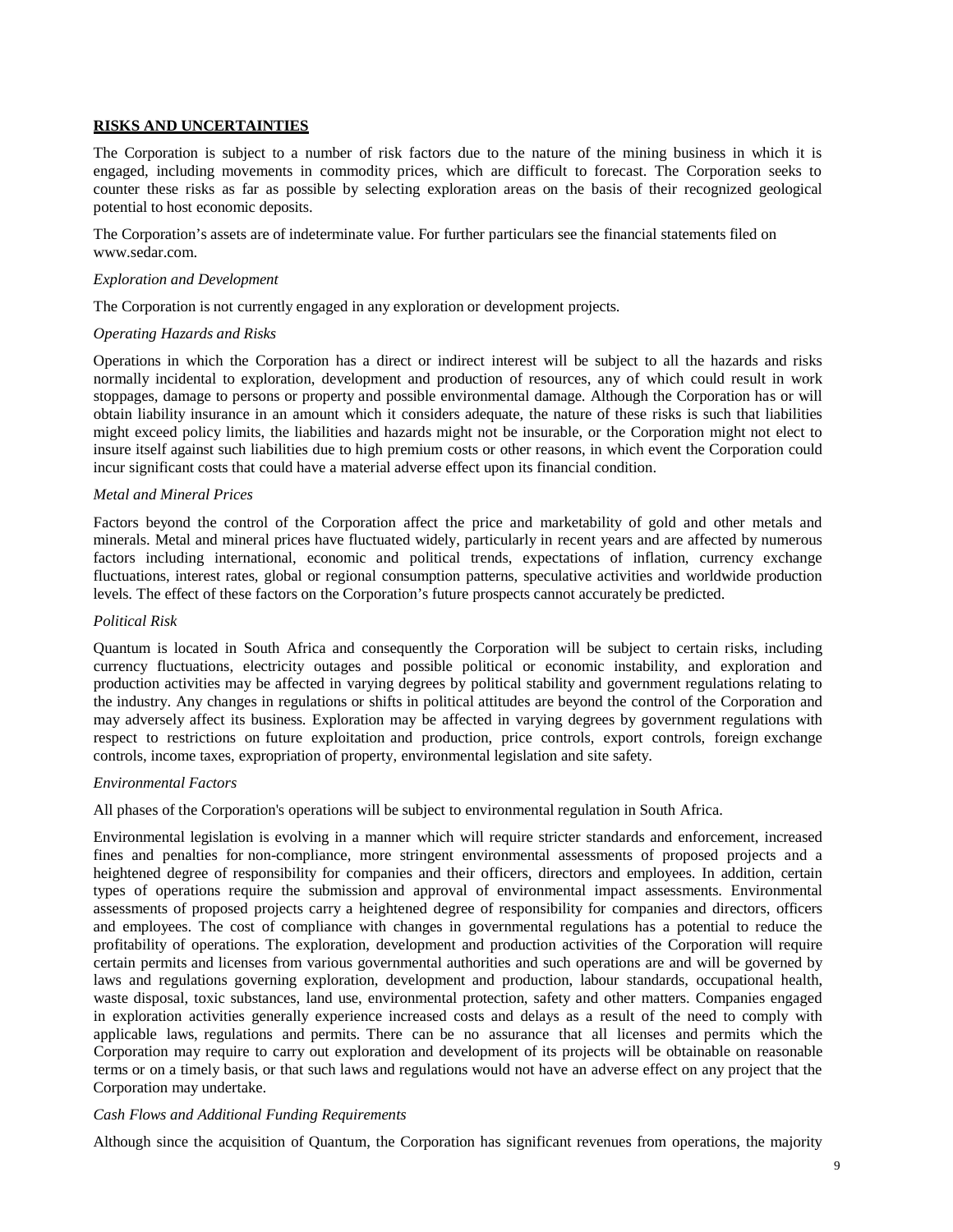of sources of funds currently available to the Corporation for any future acquisition and development projects will in large portion be derived from the issuance of equity or project finance debt. Although the Corporation presently has sufficient financial resources and has been successful in the past in obtaining equity and debt financing to undertake its currently planned exploration and development programs, there is no assurance that it will be able to obtain adequate financing in the future or that such financing will be on terms advantageous to the Corporation.

#### *Title to Assets*

Although the Corporation has or will receive title options for any concessions in which it has or will acquire a material interest, there is no guarantee that title to such concessions will be not challenged or impugned. In some countries, the system for recording title to the rights to explore, develop and mine natural resources is such that a title opinion provides only minimal comfort that the holder has title. Also, in many countries, claims have been made and new claims are being made by aboriginal peoples that call into question the rights granted by the governments of those countries.

#### *Enforcement of Civil Liabilities*

Substantially all of the assets of the Corporation will be located outside of Canada and certain of the directors and officers of the Corporation will be resident outside of Canada. As a result, it may be difficult or impossible to enforce judgments granted by a court in Canada against the assets of the Corporation or the directors and officers of the Corporation residing outside of Canada.

#### *Management*

The Corporation is dependent on a relatively small number of key employees, the loss of any of whom could have an adverse effect on the Corporation.

# **CAUTIONARY STATEMENTS ON FORWARD-LOOKING INFORMATION**

This MD&A together with the Corporation's consolidated financial statements for the six month period ended April 30, 2018 contain certain statements that may be deemed "forward-looking statements". All statements in this MD&A, other than statements of historical fact, that address exploration drilling, exploitation activities and events or developments that the Corporation expects to occur, are forward looking statements. Forward looking statements in this document are statements that are not historical facts and are generally, but not always, identified by the words "expects", "plans", "anticipates", "believes", "intends", "estimates", "projects", "potential" and similar expressions, or that events or conditions "will", "would", "may", "could" or "should" occur. Information inferred from the interpretation of drilling results and information concerning resource estimates may also be deemed to be forward looking statements, as it constitutes a prediction of what might be found to be present when and if a project is actually developed. Although the Corporation believes the expectations expressed in such forward-looking statements are based on reasonable assumptions, such statements are not guarantees of future performance and actual results may differ materially from those in the forward-looking statements.

Inherent in forward-looking statements are risks and uncertainties beyond the Corporation's ability to predict or control, including risks that may affect the Corporation's operating or capital plans, including risks generally encountered in the exploration and development of natural resource properties, such as unusual or unexpected geological formations, unanticipated metallurgical difficulties, ground control problems, process upsets and equipment malfunctions; risks associated with labour and unavailability of skilled labour; fluctuations in the market prices of the Corporation's principal products, which are cyclical and subject to substantial price fluctuations; risks created through competition for natural resource properties; risks associated with lack of access to markets; risks associated with mineral and resource estimates, including the risk of errors in assumptions or methodologies; risks posed by fluctuations in exchange rates and interest rates, as well as general economic conditions; risks associated with environmental compliance and permitting, including those created by changes in environmental legislation and regulation; risks associated with the Corporation's dependence on third parties in the provision of transportation and other critical services; risks associated with aboriginal title claims and other title risks; social and political risks associated with operations in foreign countries; and risks associated with legal proceedings.

Actual results and developments are likely to differ, and may differ materially, from those expressed or implied by the forward-looking statements contained in this MD&A. Such statements are based on a number of assumptions which may prove to be incorrect, including, but not limited to, the following assumptions: that there is no material deterioration in general business and economic conditions; that there is no unanticipated fluctuation of interest rates and foreign exchange rates; that the supply and demand for, deliveries of, and the level and volatility of commodity prices develop as expected; that the Corporation receives regulatory and governmental approvals as are necessary on a timely basis; that the Corporation is able to obtain financing as necessary on reasonable terms; that there is no